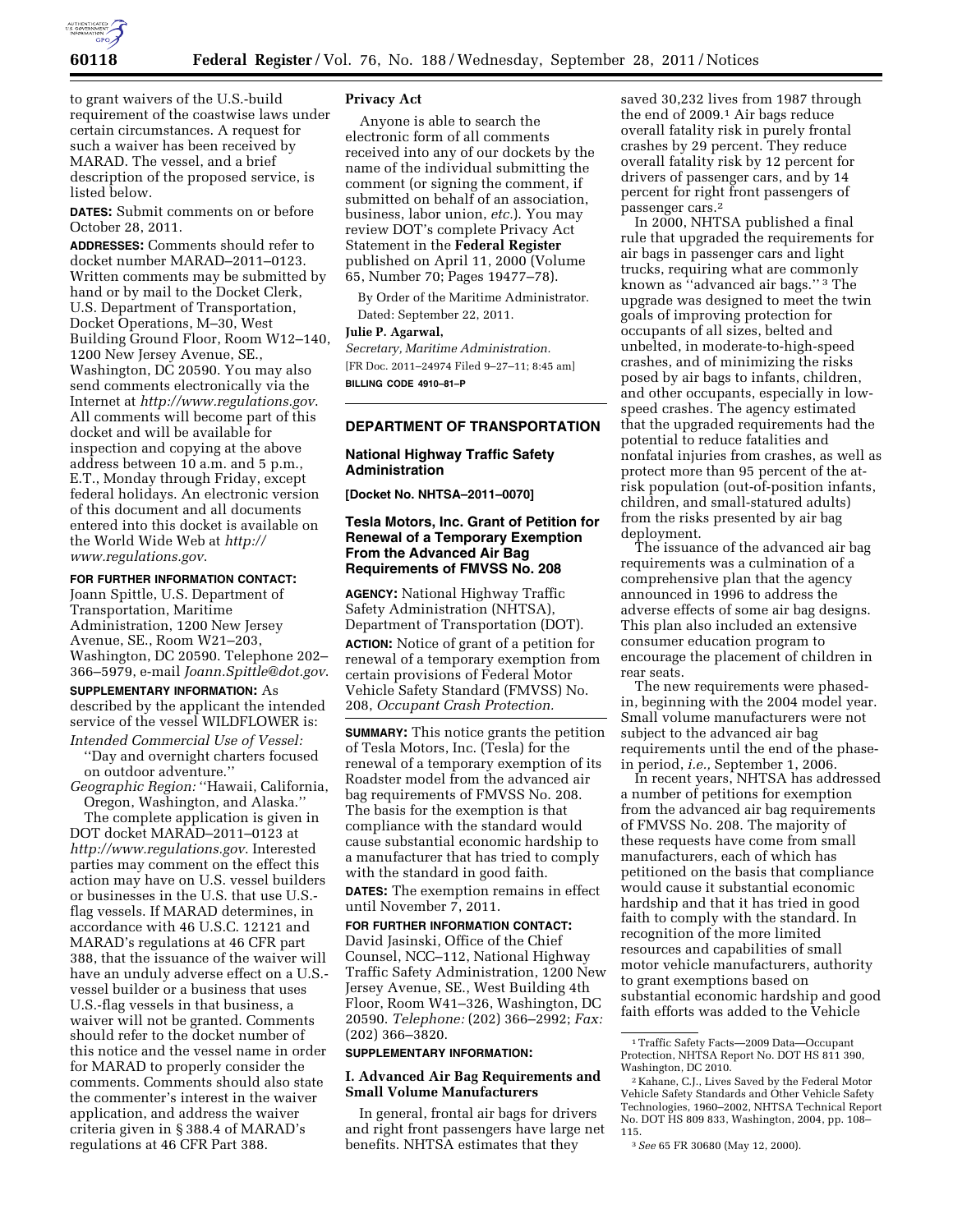Safety Act in 1972 to enable the agency to give those manufacturers additional

time to comply with the Federal safety standards. NHTSA has granted a number of these petitions, usually in situations in which the manufacturer is supplying standard air bags in lieu of advanced air bags.4 In addressing these petitions, NHTSA recognized that small manufacturers faced particular difficulties in acquiring or developing advanced air bag systems. Specifically, the agency noted that major air bag suppliers initially concentrated their efforts on working with large volume manufacturers and small volume manufacturers had limited access to advanced air bag

technology. Notwithstanding those previous grants of exemption, NHTSA has considered two key issues—

(1) Whether it is in the public interest to continue to grant such petitions, particularly in the same manner as in the past, given the number of years these requirements have now been in effect and the benefits of advanced air bags, and

(2) to the extent such petitions are granted, what plans and countermeasures to protect child and infant occupants, short of compliance with the advanced air bag requirements, should be expected.

The agency requested comments on these issues in recent notices of receipt, including the one for Tesla.

Over time, the number of petitions for exemption from the advanced air bag requirements has decreased, and several small manufacturers that previously received exemptions now produce vehicles that comply with the advanced air bag requirements. The majority of current petitions before the agency are petitions for limited extension of previously granted exemptions.

We discuss comments concerning this issue that were submitted in response to the notice of receipt of the Tesla petition later in this document.

## **II. Statutory Basis for Requested Part 555 Exemption**

The National Traffic and Motor Vehicle Safety Act (Safety Act), codified as 49 U.S.C. Chapter 301, provides the Secretary of Transportation authority to exempt, on a temporary basis and under specified circumstances, motor vehicles from a motor vehicle safety standard or bumper standard. This authority is set forth at 49 U.S.C. 30113. The Secretary has delegated the authority for implementing this section to NHTSA.

The Act authorizes the Secretary to grant a temporary exemption to a manufacturer of not more than 10,000 motor vehicles annually, on such terms as the Secretary deems appropriate, if the Secretary finds that the exemption would be consistent with the public interest and also finds that compliance with the standard would cause substantial economic hardship to the manufacturer and that the manufacturer has tried to comply with the standard in good faith.

NHTSA established Part 555, *Temporary Exemption from Motor Vehicle Safety and Bumper Standards,*  to implement the statutory provisions concerning temporary exemptions. Under part 555, a petitioner must provide specified information in submitting a petition for exemption. These requirements are specified in 49 CFR 555.5, and include a number of items. Foremost among them are that the petitioner must set forth the basis of the application under § 555.6 and the reasons why the exemption would be in the public interest and consistent with the objectives of 49 U.S.C. chapter 301.

A manufacturer is eligible to apply for a hardship exemption if its total motor vehicle production in its most recent year of production did not exceed 10,000 vehicles, as determined by the NHTSA Administrator (49 U.S.C. 30113).

In determining whether a manufacturer of a vehicle meets that criterion, NHTSA considers whether a second vehicle manufacturer also might be deemed the manufacturer of that vehicle. The statutory provisions governing motor vehicle safety (49 U.S.C. chapter 301) do not state that a manufacturer has substantial responsibility as manufacturer of a vehicle simply because it owns or controls a second manufacturer that assembled that vehicle. However, the agency considers the statutory definition of ''manufacturer'' (49 U.S.C. 30102) to be sufficiently broad to include sponsors, depending on the circumstances. Thus, NHTSA has stated that a manufacturer may be deemed to be a sponsor and thus a manufacturer of a vehicle assembled by a second manufacturer if the first manufacturer had a substantial role in the development and manufacturing process of that vehicle.

While 49 U.S.C. 30113(b) states that exemptions from a Safety Act standard are to be granted on a ''temporary basis,'' 5 the statute also expressly provides for renewal of an exemption on reapplication. Manufacturers are

nevertheless cautioned that the agency's decision to grant an initial petition in no way predetermines that the agency will repeatedly grant renewal petitions, thereby imparting semi-permanent status to an exemption from a safety standard. Exempted manufacturers seeking renewal must bear in mind that the agency is directed to consider financial hardship as but one factor, along with the manufacturer's on-going good faith efforts to comply with the regulation, the public interest, consistency with the Safety Act, generally, as well as other such matters provided in the statute.

Finally, we note that under 49 CFR 555.8(e), ''If an application for renewal of temporary exemption that meets the requirements of § 555.5 has been filed not later than 60 days before the termination date of an exemption, the exemption does not terminate until the Administrator grants or denies the application for renewal.'' In the case of the petition for renewal from Tesla, the petition for renewal was submitted by the deadline stated in 49 CFR 555.8(e).

# **III. Overview of Petition**

In accordance with 49 U.S.C. 30113 and the procedures in 49 CFR part 555, Tesla Motors, Inc., (Tesla) has submitted a petition asking the agency for renewal of its temporary exemption from certain advanced air bag requirements of FMVSS No. 208, *Occupant Crash Protection.* The basis for the application is that compliance would cause the petitioner substantial economic hardship and that the petitioner has tried in good faith to comply with the standard. In its petition, Tesla requested a renewal of its exemption for a period of two years from January 29, 2011, to January 28, 2013 for the Roadster model.

Specifically, the petition requests an exemption from the advanced air bag requirements (S14), with the exception of the belted, rigid barrier provisions of S14.5.1(a); the rigid barrier test requirement using the 5th percentile adult female test dummy (belted and unbelted, S15); the offset deformable barrier test requirement using the 5th percentile adult female test dummy (S17); and the requirements to provide protection for infants and children (S19, S21, and S23).

In a **Federal Register** document dated January 28, 2008, Tesla was granted a temporary exemption from the advanced air bag requirements of FMVSS No. 208 listed above for the Roadster.6 The exemption was granted for the period from the date of publication until January 28, 2011. The

<sup>4</sup>*See, e.g.,* Grant of petition of Panoz, 72 FR 28759 (May 22, 2007); Grant of petition of Koenigsegg Automotive AB, 72 FR 17608 (April 9, 2007). 5 49 U.S.C 30113(b)(1). 673 FR 4944 (Docket No. NHTSA–2008–0013).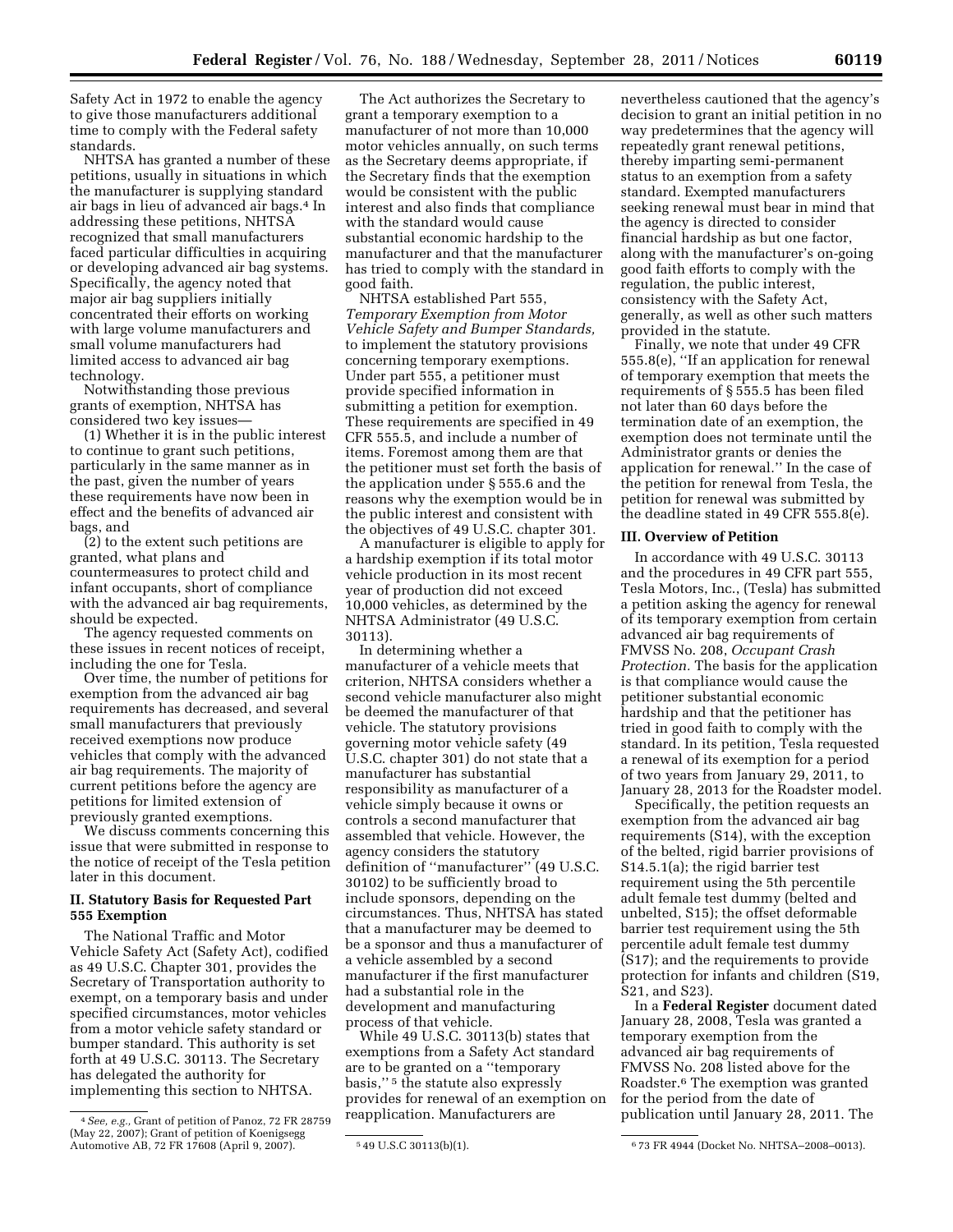basis for the grant was that compliance with the advanced air bag requirements of FMVSS No. 208 would cause substantial economic hardship to a manufacturer that has tried in good faith to comply with the standard and that such exemption was in the public interest and consistent with the objectives of traffic safety.

In a November 24, 2010 petition, Tesla sought renewal of its exemption. The basis for Tesla's application is substantial economic hardship to a manufacturer that has tried in good faith to comply with the standard. Tesla is a Delaware corporation headquartered in California with sales offices throughout the United States and overseas. Tesla currently sells only one vehicle, the Roadster. Tesla has sold or leased 287 Roadsters in the 12 months prior to filing its petition for renewal. Tesla states that it continues to be eligible for a financial hardship exemption, and that it has suffered substantial losses and will continue to do so while selling the Roadster.

Tesla began production of the allelectric Roadster in 2008. The Roadster has a single-speed electrically actuated automatic transmission and three phase, four pole AC induction motor. The Roadster has a combined range of 245 miles on a single charge. Under an agreement with Group Lotus plc (Lotus), Tesla purchases the Roadster ''glider,'' which uses the chassis and several other systems of the Lotus Elise. The gliders are manufactured under Tesla's supervision and direction at a Lotus factory in the United Kingdom and then shipped to Menlo Park, California, where installation of the power train and other final steps are taken prior to sale of the vehicle in the United States. Tesla asserts in its petition that Lotus will cease manufacturing Roadster gliders in December 2011, and that Tesla plans to finish production in early 2012 and offer remaining Roadsters for sale during 2012.

According to Tesla, the Roadster was conceived as a limited proof-of-concept for later generations of Tesla vehicles. Tesla intends to introduce its next electric vehicle, a four-door fully electric sedan known as the Model S. Tesla states that the Model S would meet or exceed all FMVSSs in effect by the time the vehicle is released for production in 2012.

Tesla contends that it is eligible for an economic hardship exemption. Tesla has produced fewer than 10,000 vehicles since the company's founding in 2003. Worldwide production of the Roadster for calendar year 2010 will be approximately 600 to 700 vehicles. Tesla also states that it will not produce

more than 10,000 vehicles (combined Roadster and Model S production) per year during the requested exemption period.

In the January 2008 notice granting Tesla's original exemption, the agency determined that Lotus, as well as Tesla, was considered a manufacturer of the Roadster. The basis for this determination was information in the prior petition that Lotus would be assembling the Roadster. Nevertheless, the agency determined that Tesla was eligible for an economic hardship petition because the combined production of Lotus and Tesla was fewer than 10,000 vehicles.

In its petition for renewal, Tesla contends that the relationship between Lotus and Tesla does not involve ownership, sponsorship, or any type of control of one entity over the other. Tesla also reiterates that, even if the production of Lotus and Tesla vehicles are combined, the total production is far below the threshold 10,000 vehicle per year limit for hardship exemptions.

Tesla cites multiple reasons why the failure to obtain the requested extension of its exemption would cause substantial economic hardship. First, Tesla has incurred cumulative net losses of \$360 million since inception through September 30, 2010, and a net loss of \$100 million for the first nine months of 2010. Tesla also expects cumulative losses to almost double before launch of the Model S. Second, Tesla has committed certain remaining costs for the Roadster that cannot be cancelled, such as a fixed supply contract with Lotus and other suppliers until the end of 2011. Third, Tesla contends that ending U.S. sales of the Roadster would require Tesla to refund \$2.4 million in deposits on Roadster reservations, exacerbating its financial hardship. Additionally, because the Roadster is the only Tesla model available in the United States, Tesla states that cancellation of the program would result in a significant loss of market share.

Tesla also contends that Lotus, and by extension Tesla, has exerted good faith efforts to achieve compliance with the advanced air bag requirements. Tesla notes that the Roadster shares a number of common components and systems with the Lotus Elise, including the passive safety systems. Tesla believes that, for the reasons outlined in Lotus's petition for an renewal of its FMVSS No. 208 exemption for the Elise, Lotus has exerted good faith efforts to comply with the advanced air bag requirements. Furthermore, Tesla states that it is in no better position than Lotus to develop an advanced air bag system for the Elisebased Roadster. Like the Lotus Elise, the Tesla Roadster is coming to the end of its model life. Given the limited number of Roadsters planned for production, Tesla believes that developing an advanced air bag system for the Roadster at this time is economically impracticable. Tesla also contends that it has been using the three years of its current exemption to develop the Model S, which will include advanced air bags.

Tesla also contends that the requested extension of its exemption is in the public interest for five reasons. First, Tesla states that granting the petition would encourage development and sale of highway-capable electric vehicles by Tesla and other manufacturers. Second, Tesla contends that the public interest considerations supporting other similar extension petitions previously granted by NHTSA exist for Tesla as well. Third, Tesla states that the Roadster has a high degree of safety because of its design. Even without advanced air bags, Tesla believes that the requested exemption would have a negligible impact on vehicle safety because of the limited number of vehicles that would be sold in the United States under the extension. Fourth, Tesla contends that the Roadster does not pose an unreasonable risk to safety of infants or children because young children are unlikely to be passengers in the Roadster and neither Tesla nor Lotus has received any complaints, reports, or information of air bag-related injuries. Fifth, Tesla contends that granting its petition will have a positive impact on U.S. employment in the automotive industry, and that denying its petition would not only directly impact the jobs of current Tesla employees supporting the Roadster, but also potentially compromise the company's ability to move forward with the Model S.

## **IV. Notice of Receipt and Summary of Comments**

On June 8, 2011, we published in the **Federal Register** (76 FR 33402) a notice of receipt of Tesla's petition for renewal of a temporary exemption, and provided an opportunity for public comment. We received three comments, two comments from the Advocates for Highway & Auto Safety (Advocates) and one from Tesla.

Advocates first responded to NHTSA's request for comment regarding whether and under what circumstances the agency should continue to grant temporary exemptions from the advanced air bag requirements. Advocates concurred with NHTSA's concerns regarding the continuation of such exemptions. The organization noted that air bag technology is over 35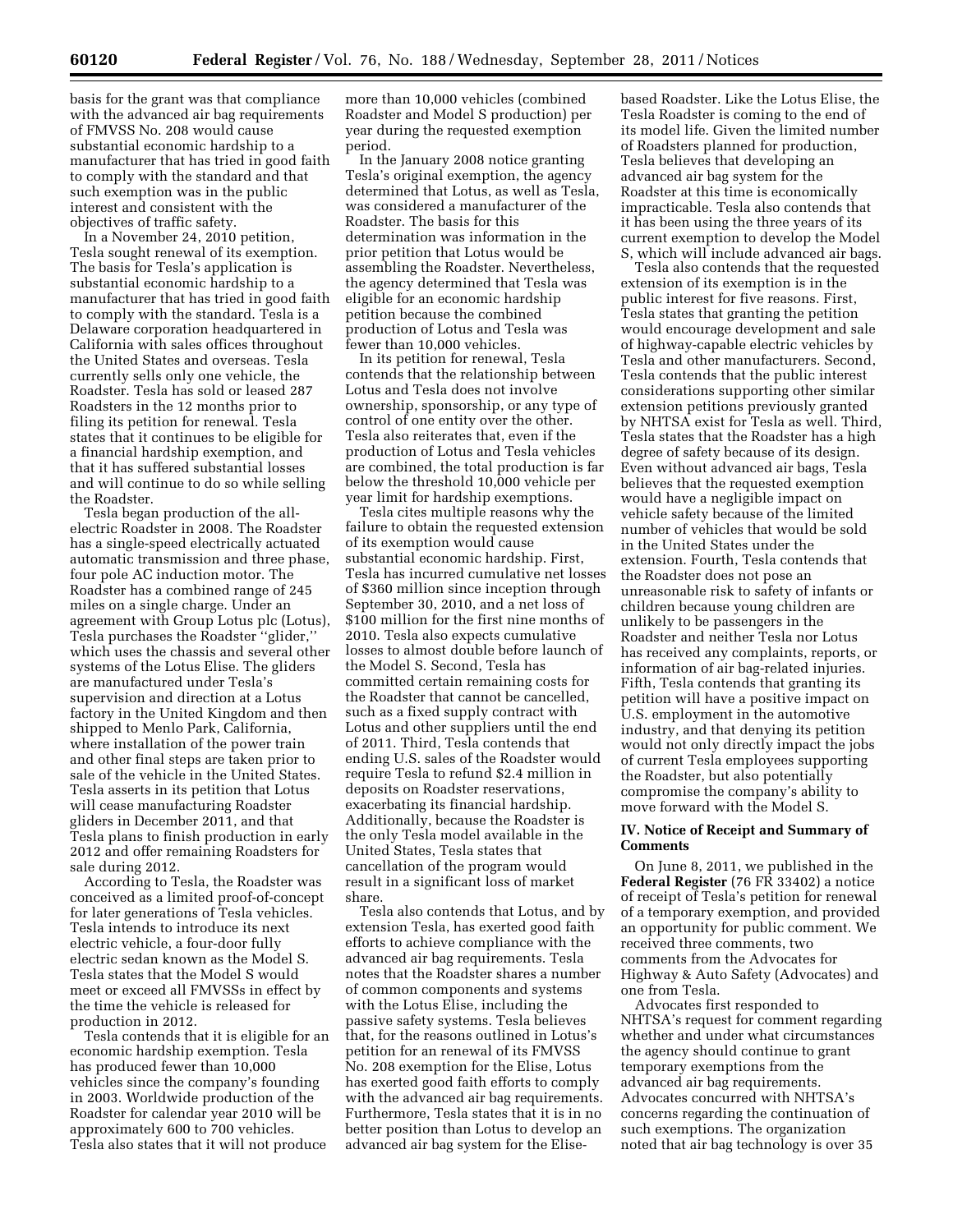years old, the current requirements for advanced air bags are over ten years old and full compliance has been required for over five years. Advocates further noted that the FMVSSs are minimum performance requirements necessary for occupant protection and while the cost of production may impose an excessive burden when the technology is new, over time public safety concerns for vehicle occupants must outweigh manufacturer production costs, which the organization argued is especially true for manufacturers of high-end vehicles. Finally, Advocates noted that although physical testing is an essential component of the regulatory validation process, significant reductions in development costs have been realized through advanced computer simulation and should be considered when reviewing exemption petitions.

Advocates also recommended revising the petition process to create a rebuttable presumption that cost alone cannot provide a basis for a temporary exemption beyond four years following the compliance date. Additionally, the organization recommended that NHTSA require applicants to make a showing regarding recent advances in state-ofthe-art research, design, and development that pertain to the requirements for which exemption is requested and explain why an exemption is still necessary.

Regarding Tesla's petition, Advocates noted that the company requests exemption from the unbelted test of the 50th percentile male occupant and the belted and unbelted tests of the 5th percentile adult female driver, and the out-of-position portions of the advanced air bag requirements for all children. Advocates asserted that in developing and testing air bag systems to meet these requirements, Tesla would only need to perform component level tests rather than more expensive full vehicle tests. Alternatively, Advocates stated that Tesla could meet these requirements by using an occupant detection system to suppress air bag deployment in specified situations, which, according to Advocates, costs approximately \$1,500. Advocates argued that Tesla had multiple ways to meet the requirements without being granted an extension of its exemption.

Advocates also addressed Tesla's assertions that an extension of its exemption would be consistent with the public interest and the objectives of the Safety Act. Specifically, Advocates stated that every safety regulation was developed for a specific reason and intended to provide a specific level of protection, and that the fact that the vehicle will meet other safety

requirements does not address the safety concerns that caused NHTSA to promulgate the requirements from which Tesla seeks exemption.

Advocates further argued that exemptions should not be based upon assumptions of the occupant population. The organization noted that, although many consumers would not purchase a Tesla Roadster as the primary means of transporting their children, there was no reason why Tesla vehicles would not be used to transport children and, in vehicles with two seats, any child riding in the vehicle would be located in the front seat. Additionally, the organization noted that one of the requirements from which exemption is sought is meant to address the safety of small-statured adult females, and that Tesla did not indicate why these women would not be occupants of the vehicles.

Advocates stated that, based on the foregoing, it could not support granting Tesla's petition for renewal of its temporary exemption.

Finally, Advocates argued that the procedure under which Tesla received an automatic extension of its exemption violates 49 U.S.C. section 30113(e). That statutory provision provides that an economic hardship exemption may not be granted for more than three years. As provided by 49 CFR 555.8(e), if a petition for renewal of a temporary exemption has been filed not later than 60 days before termination of an exemption, the exemption does not terminate until the Administrator grants or denies the petition for renewal. Advocates stated that this provision allows the agency, through inaction on a petition for renewal of an exemption, to extend the three-year limit of an exemption.

Tesla filed a response to Advocates' comment. With respect to Advocates' assertion regarding Tesla's ability to use off-the-shelf technology that would cost \$1,500 to comply with the advanced air bag requirements, Tesla stated that Advocates have understated the complexity of advanced air bag technology. Tesla noted that any modification to a vehicle requires full testing to ensure appropriate operation and compatibility. Further, with respect to the complexity of adding new components, Tesla stated that it has relied on the expertise of Lotus, whose assertions regarding the compatibility of existing air bag components should be given more weight than Advocates' speculative arguments.

With respect to Advocates' assertion regarding the hazard posed by the Roadster's existing air bag system, Tesla noted that Advocates have not provided data or statistics to validate their

assertions. In contrast, Tesla stated, it has over 12 million miles of real world driving in over 1,800 vehicles without a single report of serious injury or death caused by passenger air bags in the Roadster.

Advocates filed a second comment on the petition, asking the agency to take note of its comments filed on Tesla's petition for an exemption from the electronic stability control (ESC) requirements of FMVSS No. 126. Those comments raised two issues pertinent to Tesla's advanced air bag petition. First, Advocates believe the agency should consider the interaction between multiple exemptions sought by Tesla. Second, Advocates expressed a concern that, in its ESC petition, Tesla only sought an exemption through December 31, 2010 (later shortened to a 50-day period ending October 20, 2011),7 whereas it sought an advanced air bag exemption that would not terminate until January 28, 2013.

#### **V. Agency Analysis, Response to Comment, and Decision**

In this section, we provide our analysis and decision regarding Tesla's temporary exemption request concerning the advanced air bag requirements of FMVSS No. 208, including our response to the comments received from Advocates and Tesla.

## *A. General Issues Related to Petitions for Exemptions From Advanced Air Bag Requirements*

As noted earlier, NHTSA requested comments in the notice of receipt for the Tesla petition about a number of issues related to the justification for continuing to grant petitions for a hardship exemption from the advanced air bag requirements. The agency also requested comments on these issues in notices of receipt for other petitions.

This is not the first decision document we have issued since beginning to request comments on this issue, and we summarized our new position earlier in this document. In this section, we address the specific comments submitted in response to the notice of receipt for the Tesla petition.

To briefly summarize our new position, and the background for that position, the final rule requiring advanced air bags was published in 2000, and the new requirements were phased-in, beginning with the 2004 model year. Small volume manufacturers were not subject to the advanced air bag requirements until the

<sup>7</sup>Tesla has recently clarified further that it can complete production in less than fifty days.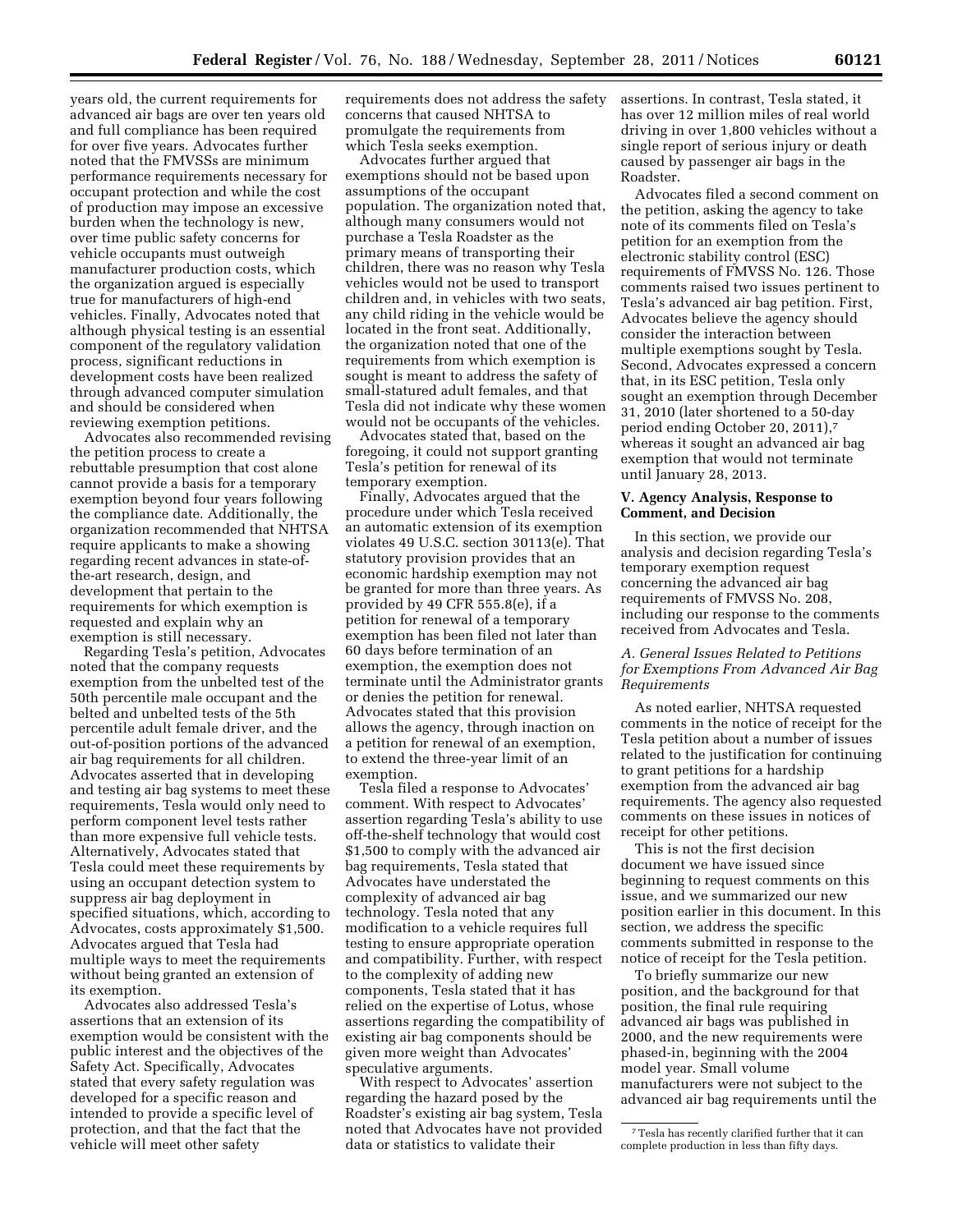end of the phase-in period, i.e., September 1, 2006.

In addressing various petitions for exemption from the advanced air bag requirements of FMVSS No. 208 since that time, NHTSA has recognized that small manufacturers faced particular difficulties in acquiring or developing advanced air bag systems. Specifically, the agency noted that major air bag suppliers initially concentrated their efforts on working with large volume manufacturers and small volume manufacturers had limited access to advanced air bag technology.

However, while the exemption authority was created to address the problems of small manufacturers and the agency wishes to be appropriately attentive to those problems, it was not anticipated by the agency that use of this authority would result in small manufacturers being given much more than relatively short term exemptions from recently implemented safety standards, especially those addressing particularly significant safety problems.

Given the passage of time since the advanced air bag requirements were established and implemented, and in light of the benefits of advanced air bags, NHTSA has determined that it is not in the public interest to continue to grant exemptions from these requirements in the same circumstances and under the same terms as in the past. The costs of compliance with the advanced air bag requirements of FMVSS No. 208 are costs that all entrants to the U.S. automobile marketplace should expect to bear. Furthermore, NHTSA understands that, in contrast to the initial years after the advanced air bag requirements went into effect, low volume manufacturers now have access to advanced air bag technology.8 Accordingly, NHTSA has concluded that the expense of advanced air bag technology is not now sufficient, in and of itself, to justify the grant of a

petition for a hardship exemption from the advanced air bag requirements.

Manufacturers are not precluded from submitting petitions for exemption in this area, and NHTSA may grant some such exemptions. However, manufacturers should understand that the circumstances in which we would grant such exemptions is expected to be significantly more limited than in the past.

We are not adopting Advocates' recommendation to change the exemption petition process. Although NHTSA may develop general policies on certain issues, the agency still analyzes each petition on a case-by-case basis and believes that this is the best approach for addressing the individual circumstances of each manufacturer seeking exemption. Moreover, with respect to that organization's suggestion that NHTSA should establish a rebuttable presumption that manufacturing cost alone cannot provide the basis for an application for a temporary exemption from safety requirements beyond four years following the date on which compliance with a vehicle safety standard or requirement is mandatory, we note that manufacturers should not assume that the agency would be likely to grant hardship exemptions based on manufacturing cost alone, even within that four-year period. We evaluate all relevant information and issues in deciding whether to grant petitions for exemptions.

#### *B. Decision on Tesla's Petition*

In response to Tesla's petition, and after considering all of the information provided as a response to the notice of receipt of the petition, NHTSA has decided to extend Tesla's temporary exemption from the advanced air bag requirements of FMVSS No. 208 for a period of 40 days after publication of notice of this decision in the **Federal Register**. We are not providing a longer exemption in light of the production plans set forth by Tesla in its petition for an exemption from the ESC requirements of FMVSS No. 126.

First, we find that Tesla is eligible for an economic hardship exemption. As discussed above, a manufacturer is eligible to apply for a hardship exemption if its total motor vehicle production in its most recent year of production did not exceed 10,000 vehicles, as determined by the NHTSA Administrator. In determining whether a manufacturer of a vehicle meets that criterion, NHTSA considers whether a second vehicle manufacturer also might be deemed the manufacturer of that vehicle.

We have considered whether an entity other than Tesla can be considered to manufacture the Roadster. Lotus, based on its involvement in the design and manufacture of the Roadster gliders is potentially an additional manufacturer of the Roadster.

However, as we have noted in a prior notice, Lotus is itself a small manufacturer and NHTSA granted a temporary exemption from the advanced air bag requirements for the Lotus Elise.9 Both Tesla and Lotus separately meet the requirement that a manufacturer make fewer than 10,000 vehicles in a calendar year preceding the petition, counting all vehicles they manufacture (including ones that may also be attributable to another manufacturer). Given this, we find that Tesla continues to be eligible to apply for an economic hardship exemption, whether or not Lotus is considered to be a manufacturer of the Roadster.

Based on the information provided in Tesla's petition and its comments, NHTSA concludes that Tesla has demonstrated a good faith effort to bring its vehicle into compliance with the advanced air bag requirements of FMVSS No. 208. NHTSA also concludes that Tesla has demonstrated the requisite financial hardship. In reaching the conclusion about good faith efforts, we place significant weight on the fact that, before seeking renewals of existing exemptions, Tesla and Lotus again sought to determine whether it was feasible to include advanced air bags on the exempted vehicles.

As noted earlier, Advocates stated that in developing and testing air bag systems for meeting the sections of the standard related to out-of-position testing, Tesla only needs to perform component level tests as compared to full vehicle tests. It cited a retail price for an occupant detection system and claimed that there are cost effective alternative ways to meet the specific sections of the regulation without being granted an extension.

In response to Advocates' comment, we note that, in order to meet the advanced air bag requirements, Tesla's efforts are not limited to achieving compliance with the out-of-position requirements, but its vehicle must comply with all of the advanced air bag requirements including unbelted crash test requirements and crash test requirements using 5th percentile adult female dummies. While Advocates cited a retail price for an occupant detection system, it has not provided analysis demonstrating how a particular system could be incorporated into the Roadster

<sup>8</sup>The recent petitions for exemption support NHTSA's conclusion that advanced air bag technology has become more accessible to small volume manufacturers in recent years. In addition to the fact that several manufacturers who received exemptions in the past have been able to produce fully-compliant vehicles, many of the manufacturers who have recently sought exemption from the advanced air bag requirements have been developing advanced air bag systems in-house or are working with suppliers to develop such systems. *See, e.g.,* Notice of Receipt of Application of Spyker Automobielen, B.V., 76 FR 19179 (Apr. 6, 2011) (manufacturer is working with a supplier to develop advanced air bag system); Notice of Receipt of Petition of Lotus Cars Ltd., 76 FR 33406 (June 8, 2011) (manufacturer has another model that fully complies with the advanced air bag<br>requirements).

<sup>&</sup>lt;sup>9</sup> See 71 FR 52851 (Sept. 7, 2006).